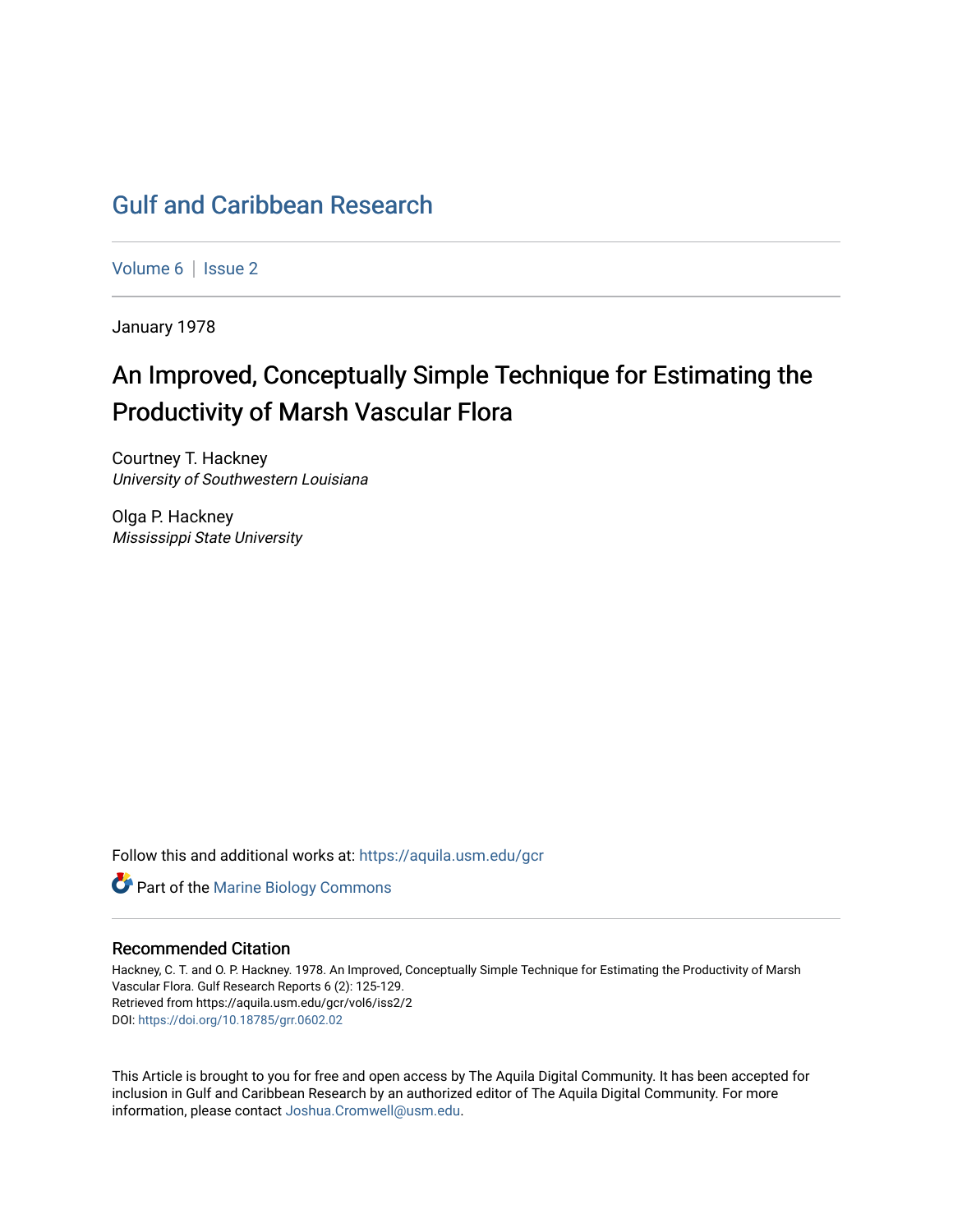## **AN IMPROVED, CONCEPTUALLY SIMPLE TECHNIQUE FOR ESTIMATING THE PRODUCTIVITY OF MARSH VASCULAR FLORA**

### **COURTNEY T. HACKNEY AND OLGA P. HACKNEY**

*Department* of *Biology, University of Southwestern Louisiana, Lafayette, Louisiana 70504 and Department of Computer Science and Statistics, Mississippi State University, Mississippi State, Mississippi 39 762* 

*ABSTRACT* The estimation of the net primary productivity of marsh communities with a periodic maximum-minimum (PMM) technique has certain advantages over the long used maximum-minimum standing stock technique, but still retains the same conceptual simplicity. The final productivity estimate with PMM is based an the entire data set rathcr than just two points. Direct statistical comparisons between any two communities can be made. An estimate of the productivity by minor species in the community can also be made. The periodic model permits statistical comparisons about other variables in community growth such as the timing of the maximum standing crop. With certain assumptions, productivity estimates which account for the loss of live plant matcrial during the growing season can be made without the tremendous amount of effort and-time required by the Wiegert-Evans technique. Despite the increascd utility the PMM technique requires no additional field effort.

#### **INTRODUCTION**

The productivity of coastal tidal marshes is a useful way to compare the potential productivity of estuaries (Turner 1977). Estimation techniques for tidal marsh productivity range from conceptually simple techniques such as the standard maximum-minimum (max-min) standing crop technique to techniques that measure the disappearance of material from plots in addition to the increase in living plant material (Wiegert and Evans 1964). Each technique has certain advantages over other techniques. The Wiegert-Evans technique may provide a better estimate of plant productivity, but requires more time and effort than the standard max-min technique. Determination of the best technique depends greatly on the amount of effort available, the community to be studied, and the eventual use of the data. The ideal technique must account for (1) the variation of plant density throughout the study marsh;(2) the inherent variation between sampling dates;(3) the death of new plant growth during the growing season; (4) the productivity of minor plant species in the community; and *(5)* loss of new plant growth through herbivory.

The following is a method for estimating marsh plant productivity using the conceptual simplicity of the max-min technique, but allows the researcher to account for these other variables in his estimate. The use of a statistical model improves the reliability of the productivity estimate and provides a valid mathematical model through which other tests and comprisons can be made. These advantages are added without substantially increasing the amount of effort required for the max-min technique, The technique also has the advantage of allowing straight-forward statistical comparisons between any two studies regardless of when or where they are made. The periodic model has widespread application and has provided a good fit for many other biological phenomena (Odum and Smalley 1959; Buzas 1969; Brown and Taylor 1971; Hackney et al. 1976).

#### **METHOD**

The periodic regression model differs from the usual general regression model only in the functional form of the independent variable. The usual general one-term linear regression model is:

$$
y_i = \alpha + \beta x_i + \epsilon_i \qquad i = 1, ..., n.
$$

The corresponding one-term periodic model considers the trigonometric functions of  $x_i$  as

$$
y_{i} = \alpha_{0} + \alpha_{1} \cos (cx_{i}) + \beta_{1} \sin (cx_{i}) + e_{i}
$$
 (1)

where

$$
y_i = dependent variable
$$
  
\n
$$
\alpha_0 = constant parameter
$$
  
\n
$$
\alpha_1, \beta_1 = coefficients of the harmonic function of x_i
$$
  
\n
$$
c = 2\pi/n
$$
  
\n
$$
x_i = i \text{ th independent variable}
$$

$$
e_j = error.
$$

Note that a pair of trigonometric terms constitute a single harmonic term. In most ecological problems the independent variable  $x_i$  is time, each  $x_i$  representing a unit of time such as months,  $i = 1, 2, \ldots$ , 12. The dependent variable yi could be temperature, salinity, number of organisms, etc.

The semi-amplitude of the curve described in equation (1) would be

$$
A = \hat{\alpha}_1^2 + \hat{\beta}_1^2
$$

Manuscript received May 22, 1978; accepted August 15,1978.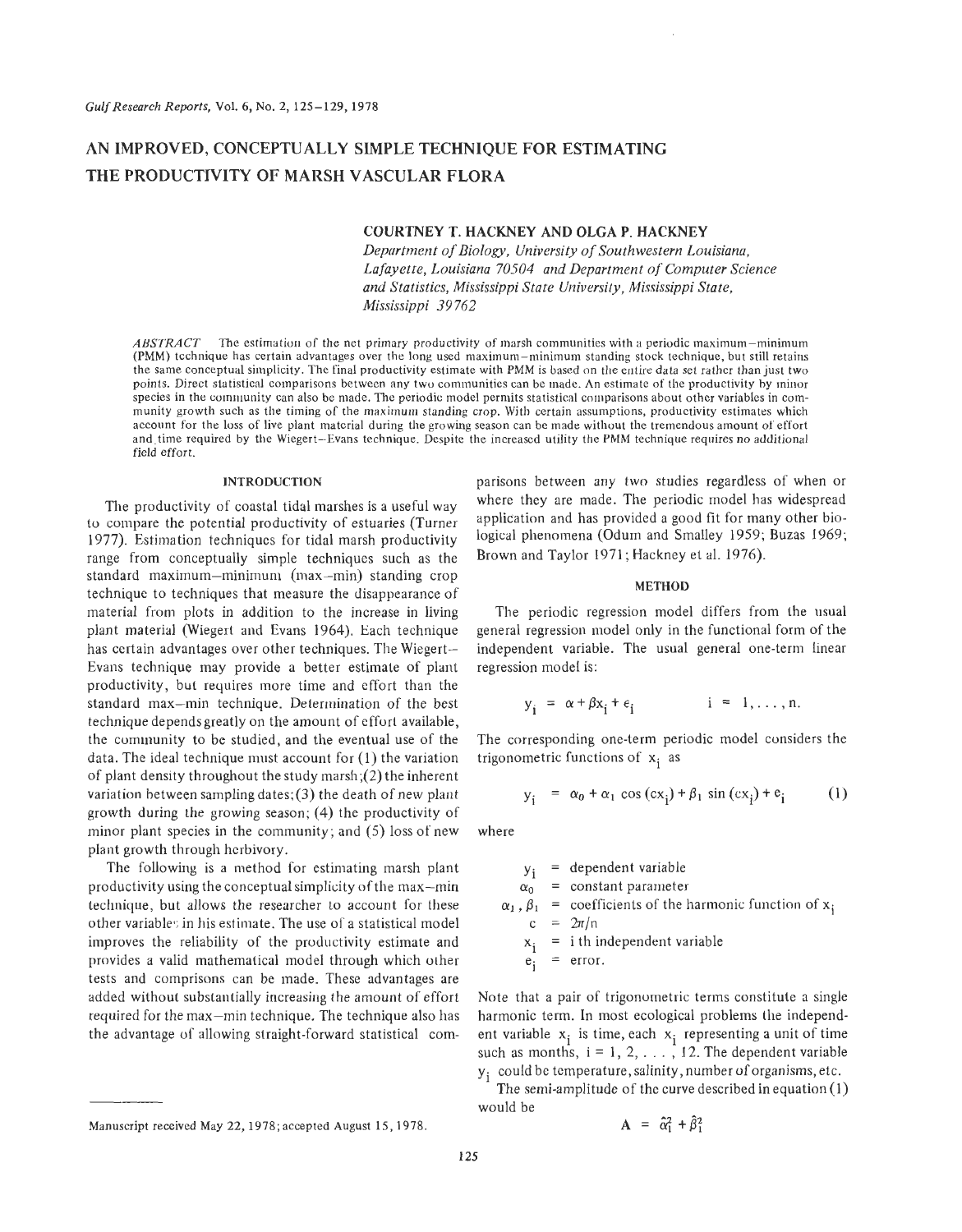and the phase angle estimated by

$$
\text{Tan}(\hat{\theta}) = |\hat{\beta}_1/\hat{\alpha}_1|.
$$

The number of terms in the model is determined in the same manner as choosing the number of terms in any regression model. The goal is to find a model that adequately describes the data, and also has biological validity. **As** in polynomial regression, it is possible to add enough terms to the periodic model to achieve an exact fit. The addition of harmonic terms should depend upon the biological interpretation of the model. **If** only the diel cycle is known to effect a given phenomenon yet five harmonics are required to explain the data, then the model is probably incorrect. Other factors, not necessarily periodic, might need to be considered in the model. The periodic model usually provides an excellent fit for productivity data (Bliss 1970; Hackney and Hackney 1977). This technique allows the use of stratified sampling collection procedures which are less destructive to marshes than simple random collection techniques and less time consuming. Since the fitted curve used samples collected over the entire marsh, the final resulting max-min values reflect the variation in plant density within the marsh as well as the inherent error between samples. The standard max-min procedure only reflects the variation of the highest and lowest biomass estimates. Estimation of the productivity of minor species can be made using the same periodic curve with these same conceptual advantages overcoming the usual patchiness of minor plant species distribution, essentially integrating this highly variable component into a smooth curve. If data are available on the death rate of plants within the community, a productivity estimate may be obtained that, like the Wiegert-Evans technique, includes productivity lost by the early death of plants. In many cases these data are available with little increase in effort.

#### *Examples*

The data used in the following examples were collected in a Mississippi tidal marsh located on the western side of St. Louis Bay, Mississippi. The vegetation on this marsh was described by Gabriel and de la Cruz (1974).

The increase of above-ground vascular plant biomass in marshes usually follows a periodic type of curve as does the increase in the below-ground portions of these plants (de la Cruz and Hackney 1977). **An** examination of the means of each collection plotted against time will provide visual proof of whether the periodic model is appropriate. In the following examples five 0.25 **m2** samples were collected on each date. The first example demonstrates what factors are used to determine the validity of the model and the difference between a productivity estimate made through the periodic max-min technique and an estimate with the standard max-min technique. The second example provides max-min technique and the periodic model are compared.

a mathematically sound method of estimating the contribution by minor plant species in the community,while the third example compares two models that produced similar quantities of biomass,but produced them at different times.Thelast example shows how a better productivity estimatecan be obtained if information on the death rate of the plants is known.

One disadvantage of the traditional max-min technique is that it uses only two values from the entire year's collection, the highest and lowest standing crop of living plant material. With this technique the community in Figure 1 had a productivity of 481 g/m2/yr. **A** periodic curve fitted to all of the data points also provides a maximum and minimum value, but these values are based on the entire data set and the variability of all samples. There were  $372$  g/m<sup>2</sup>/yr of vascular plant production estimated by this technique. The periodic model of the *Juncus* community in Figure 1 is

$$
Y = 770.9 - 88.7 \sin (ct_i) - 162.9 \cos (ct_i)
$$

where  $c = 2\pi/12$  and  $t_i = 1, \ldots, 12$  based on 40 observations. The  $r^2$  was 0.493 with a significant F of 18.0 which indicates a significant  $(\alpha = 0.05)$  periodic componnent and a significant  $r^2$  in the data set. The test of a significant periodic component is the *most* important factor when deciding whether to accept the use of the periodic model. If this component were nonsignificant a model based just on the overall mean would be more appropriate. More information on the actual testing of periodic models is provided by Hackney and Hackney (1977). The variability of plant distribution within a marsh plant community may cause what seems to be low  $r^2$  values. This variability affects the  $r^2$  most if a random stratified sampling scheme is used. If one is willing to accept the assumption that the



**Figure 1. Monthly changes of live biomass in a** *Juncus* **community.**  Vertical lines represent  $\pm$  one standard error. The smooth curve is **predicted from the periodic model. Estimates derived by the simple**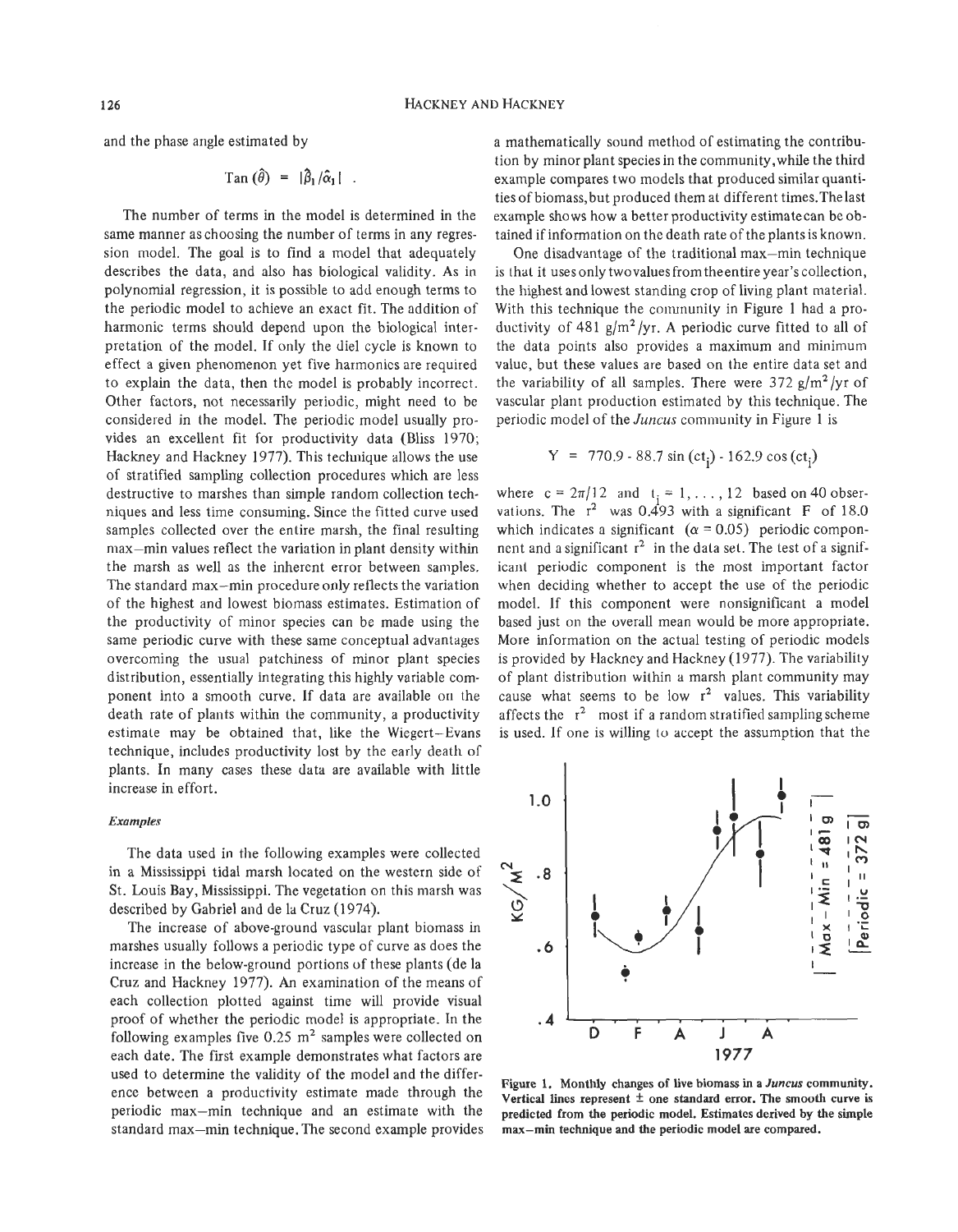increase in plant biomass follows a periodic pattern then a random stratified sampling procedure may be used, which does not disturb the marsh, and is not as time consuming as the simple random collection technique.

Perhaps the most difficult component to isolate in a marsh plant community is the contribution of the minor species *to* the productivity of the community. This may be done through the development of a periodic model for the increase of living plant biomass for the entire community, and a separate model for the dominant plant species, in this example *Juncus roemerianus* (Figure *2).* Subtraction of the two productivity estimates yields an estimate of the contribution by the minor plant species in the community, which in this case was  $56 \frac{g}{m^2}}$ /yr.



**Figure 2. Periodic models of the total Live plant biomass and the total live** *Juncus* **in a control community. The mean of each monthly collection is provided for comparison. The difference between the productivity estimates is an estimate of the productivity of the minor species in the community.** 

Another useful aspect of this technique is the ability to test whether the growth (productivity) of two communities is the same. Using the standard max-min technique one has two numbers to compare and no way to make a statement about any statistically significant differences between the two communities. In the following example, two *Spartina cynosuroides* communities were compared the second year following a burn in one community (Figure 3). **A** comparison of the two periodic models indicated that there was no significant difference ( $\alpha$  = 0.05) in the amount of live biomass produced, but that the peak production was reached earlier in the burned community. This type of information is not available directly from other estimation techniques. Interpretation of the analysis of variance **(ANOVA)** output necessary to make these decisions is provided by Hackney and Hackney (1977).

Despite the reliability realized through the use of this periodic max-min technique there are still certain components of plant productivity that are not considered. Hopkinson et al. (in press) emphasized the need for any



**Figure 3. Periodic models of the natural and burned** *Spartina cynosuroides* **community. Individual points represent the mean** k **one standard error.** 

productivity estimate to account for the loss of dead plant material from a community. This is most important if the above-ground portions of the plant do not die during the winter, such as *J. roemerianus* along the Gulf coast or if the turnover rate is very high. To integrate this component into a periodic max-min estimate one can produce a mathematical model based on the accumulation of dead material during the growing season. It is necessary to be sure that this dead material was produced during the growing season. To do this an area can be cut at the beginning of the growing season and samples collected from this area each month. In the case of plants that die each winter, cutting does not seem to affect the accumulation of dead material during the growing season. The only potential effect is the lack of shading that may be produced by the previous year's dead standing biomass. In the case of perennial plants *(Juncus,*  etc.) which stay green all year this practice may have some effect. The addition of this component to the productivity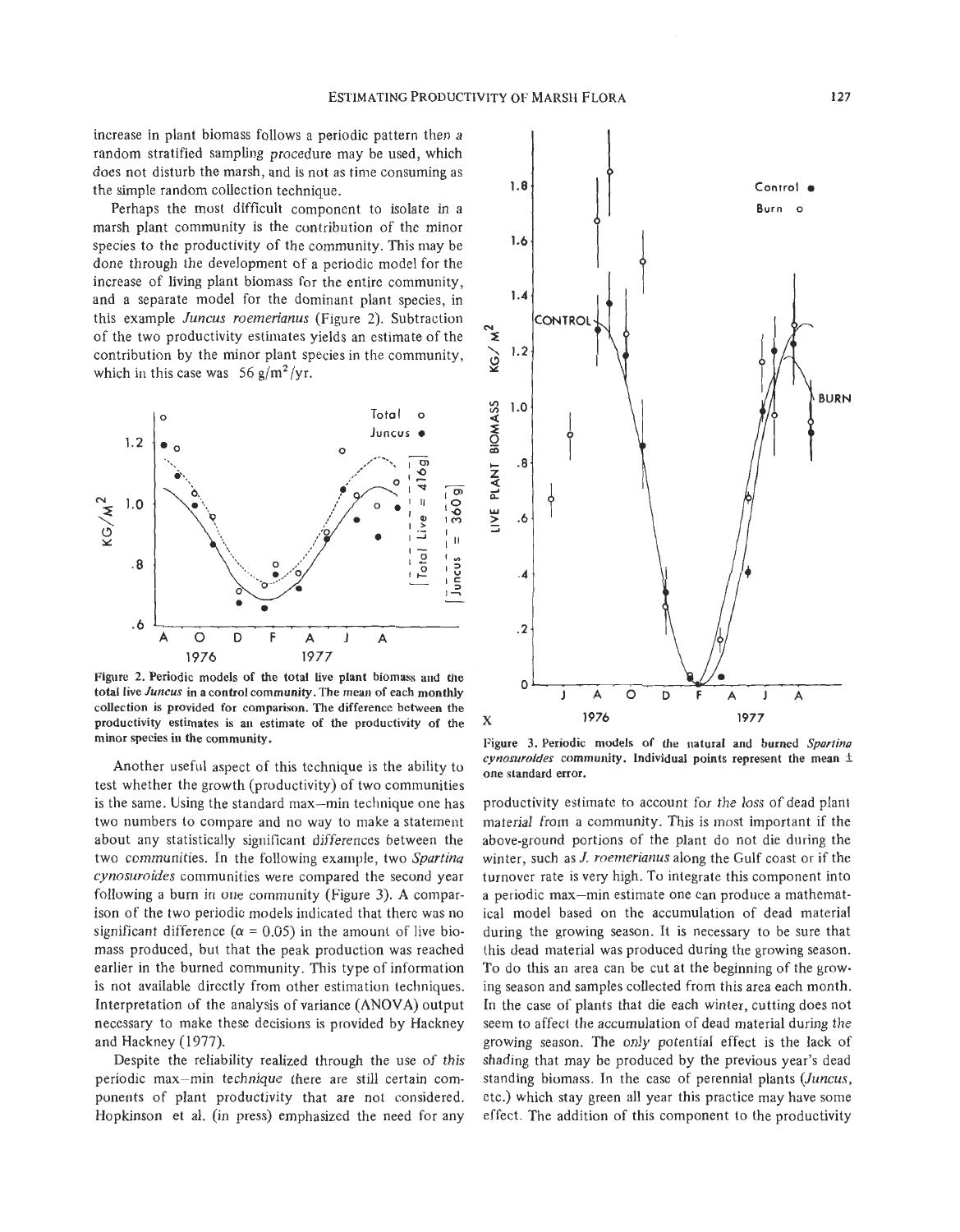estimate may require the addition of a significant amount of field work to the study. In the following example this was not a factor since the intent was to estimate the productivity of a *Juncus* community following a fire. **A** general model that combined a periodic component with an asymptotic exponential function provided a good fit for the increase of dead material in the burned *Juncus* community. Models besides the asymptotic exponential would be adequate provided that they adequately represent the data. The predicted model of the live biomass, dead biomass and the combined model (Figure 4) illustrates the need to account for this dead component. In this particular case 115  $g/m^2$  was added to the annual productivity of this community by accounting for the loss of new living material during the growing season.



**Figure 4. Periodic model of the living plant biomass, model of the accumulation of dead plant material and the combined value of a burned** *Juncus* **community.** 

#### **DISCUSSION**

The measurement of net primary productivity in any marsh system is necessary to completely understand the energetics of that system. Techniques that measure other factors besides changes of live biomass (Wiegert and Evans 1964) may be useful if the additional time and effort are available. It is unlikely that the literature on marsh plant productivity will ever achieve the uniformity that Turner (1976) and Kirby and Gosselink (1976) feel is necessary

when other researchers consider the max-min technique adequate (de la Cruz 1978). The periodic max-min technique (PMM) could provide uniform estimates of marsh plant productivity since most of the published data could easily be recalculated using this technique. The technique still possesses the conceptual simplicity which de la Cruz (1978) believed desirable. With only a small amount of increased effort other factors such as the instantaneous loss rate, productivity of minor species in the community, and various sampling problems can be accommodated with the **PMM** technique. Kirby and Gosselink (1976) fitted a polynomial function to the changes of live and dead material they found in a salt marsh. These data could have been easily fitted to a periodic model. The biological interpretation of a polynomial model is not usually apparent, while the interpretation of a periodic model is usually straight forward. For example, a fourth-degree polynomial is equivalent to a single harmonic model. Interpreting the meaning of raising an independent variable, e.g., time, to the fourth power is more difficult than explaining a single cycle over a specified interval. Also direct estimates of amplitude and phase are available. Periodic models may also reveal differences between communities via periodic regression analysis (Hackney and Hackney 1977).

The calculation of the actual primary productivity of marsh plants is difficult. In the past we have separated the productivity of the aerial portion of the plant (leaves and stems) from the productivity of the roots and rhizomes. This below-ground productivity may be as high as the aboveground productivity (de la Cruz and Hackney 1977). More recently Hopkinson et al. (in press) have shown that productivity estimates that do not consider the short-term turnover rate may greatly underestimate the primary productivity of some marsh plant species. The estimation of the loss of newly produced plant material (instantaneous loss rate) in a marsh community has many associated problems (Hopkinson et al., in press). **A** relatively simple method of estimating this loss rate is shown in Figure 4. This technique would not be appropriate for plants with a rapid turnover rate and would not be as good an estimate as that obtained by the paired plot technique of Hopkinson et al. (in press). Both techniques require the disturbance of an area by the researcher that could affect the final results. The effect of clipping all vegetation from an area and then following the accumulation of dead material during the growing season may not affect the resultant estimate any more than the variables introduced by the Wiegert-Evans technique.

Hopkinson et al. (in press) suggested that the max-min technique underestimated the actual productivity of marshes because it does not account for the loss of newly produced organic matter. **An** additional criticism of the standard max-min technique is that it provides a poor estimate of the actual increase of living plant biomass because it is based on only two points, each of which is subject to the inherent